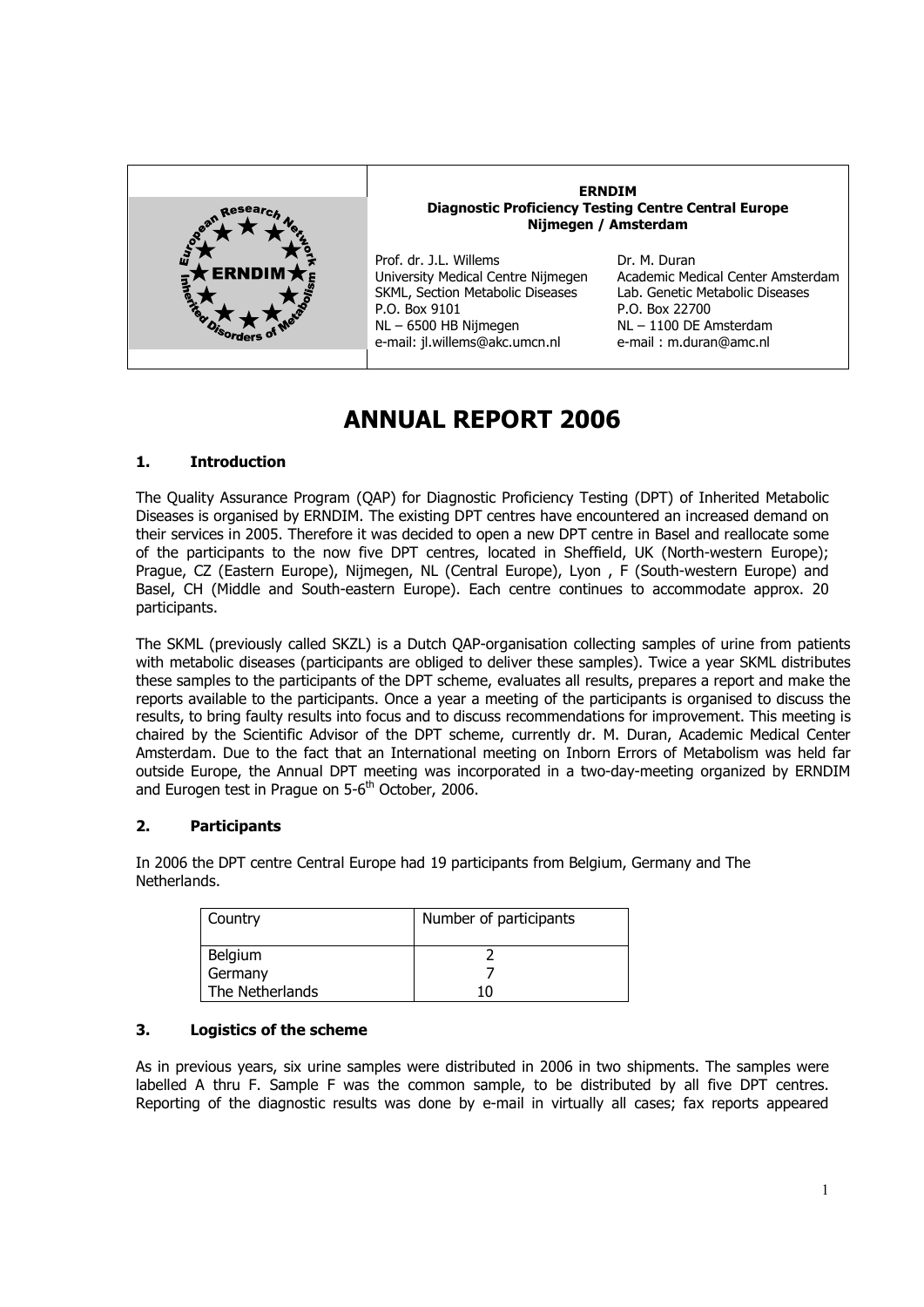incidentally and were accepted. The Scientific Advisory Board is currently discussing the possibilities of making a website-based reporting system, in analogy to the quantitative schemes.

## **4. Timetable of the scheme**

| DPT survey 2006.1:              |            |
|---------------------------------|------------|
| Shipment of samples:            | 09/01/2006 |
| Deadline for returning results: | 30/01/2006 |
| Report of survey                | 15/07/2006 |
|                                 |            |
| <b>DPT survey 2006.2:</b>       |            |

| DP I SUIVEY ZUUD.Z.             |            |
|---------------------------------|------------|
| Shipment of samples:            | 12/06/2006 |
| Deadline for returning results: | 03/07/2006 |
| Report of survey:               | 06/09/2006 |

Annual meeting: October 5, 2006 Central Europe Centre, Prague, CZ. Seventeen representatives of the participating laboratories took part in the meeting.

## **5. Return of reports**

Survey 2006.1: Reports on samples A, B and C were submitted by 19 participants Survey 2006.2: Reports on samples D, E and F were submitted by 19 participants.

## **6. Scoring of samples and results**

Following lengthy discussions in the Scientific Advisory Board, a scoring system was agreed upon in 2002.

For each individual sample a score can be achieved for:

| Analytical performance:      | Correct results of the appropriate tests  | score: 2 |  |
|------------------------------|-------------------------------------------|----------|--|
|                              | Partially correct or non-standard methods | score:   |  |
|                              | Unsatisfactory or misleading              | score: 0 |  |
| Interpretative performance:  | Good (diagnosis was established)          | score: 2 |  |
|                              | Helpful but incomplete                    | score: 1 |  |
|                              | Misleading / wrong diagnosis              | score: 0 |  |
| Recommendations:             | Helpful                                   | score:   |  |
| (for further investigations) | Unsatisfactory or misleading              | score: 0 |  |
|                              |                                           |          |  |
|                              | Total:                                    | score: 5 |  |

Poor performers are those participants who score less than 15 points out of the maximum 30 in a given year. These poor performers will receive a so-called warning letter from the Scientific Advisor. At the request of several participants, individual scoring results will be sent to each individual participant.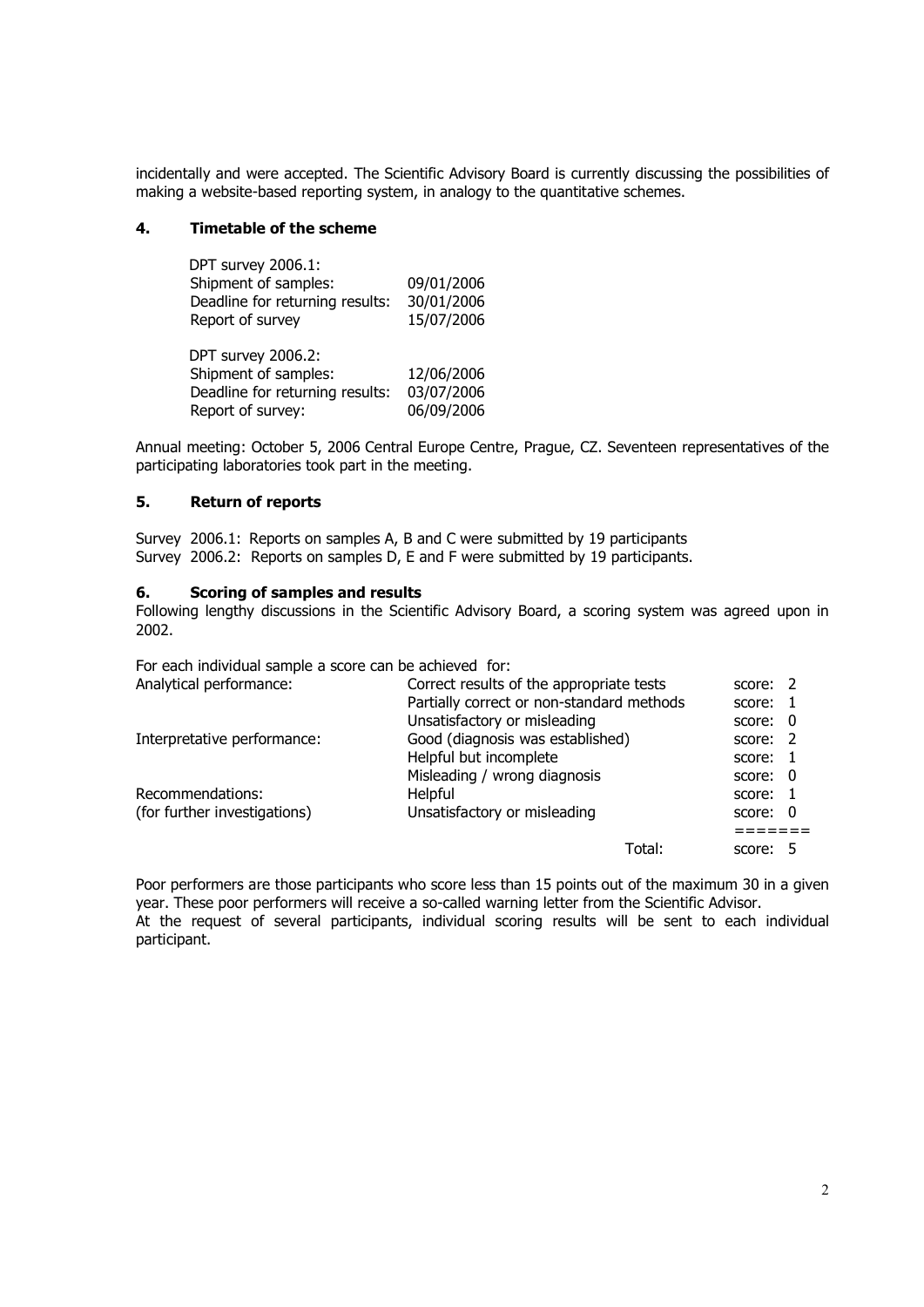| Lab                     | A           | в              | C | D | Е | F            | Total<br>2006 |
|-------------------------|-------------|----------------|---|---|---|--------------|---------------|
| 1                       | 5           | 5              | 5 | 5 | 5 | $\mathbf{1}$ | 26            |
| $\overline{\mathbf{c}}$ | 5           | 5              | 5 | 5 | 5 | 5            | 30            |
| $\overline{3}$          | 5           | 5              | 5 | 5 | 5 | 5            | 30            |
| 4                       | 5           | $\overline{2}$ | 5 | 5 | 4 | 5            | 26            |
| 5                       | 5           | 5              | 5 | 5 | 5 | 5            | 30            |
| 6                       | 0           | $\mathbf{1}$   | 5 | 5 | 4 | 0            | 15            |
| 7                       | 5           | $\mathbf{1}$   | 5 | 5 | 5 | 5            | 26            |
| 8                       | $\mathbf 0$ | 5              | 5 | 5 | 5 | 5            | 25            |
| 9                       | 5           | 5              | 5 | 5 | 5 | 5            | 30            |
| 10                      | 0           | 5              | 5 | 5 | 5 | 5            | 25            |
| 11                      | 5           | $\mathbf{1}$   | 5 | 5 | 5 | 3            | 24            |
| 12                      | 5           | 5              | 5 | 5 | 5 | 5            | 30            |
| 13                      | 0           | $\mathbf{1}$   | 5 | 5 | 5 | 5            | 21            |
| 14                      | 0           | $\overline{2}$ | 0 | 5 | 0 | 0            | 7             |
| 15                      | 5           | $\overline{2}$ | 5 | 5 | 5 | 5            | 27            |
| 16                      | 5           | $\mathbf{1}$   | 5 | 5 | 5 | 5            | 26            |
| 17                      | 0           | $\mathbf{1}$   | 5 | 0 | 0 | 0            | 6             |
| 18                      | 0           | $\mathbf{1}$   | 5 | 5 | 5 | $\mathbf{1}$ | 17            |
| 19                      | 0           | $\mathbf{1}$   | 5 | 5 | 5 | 5            | 21            |

# **7. Scores of participants for individual samples**

## **8. Distribution of total scores 2005**

|                 |                              | <b>Number of labs</b> |
|-----------------|------------------------------|-----------------------|
| Better than 75% | $(23-30$ points)             | 13                    |
| Less than 75%   | $(< 23\%)$                   |                       |
| Less than 50%   | (<15 points; poor performer) |                       |

## **9. Summary of scores**

| <b>Sample</b> | <b>Diagnosis</b>                    | <b>Correct diagnosis made</b> |
|---------------|-------------------------------------|-------------------------------|
|               |                                     |                               |
| A             | Adenylosuccinase deficiency         | 11/19                         |
| B             | Hartnup disease                     | 8/19                          |
|               | Aspartoacylase deficiency (Canavan) | 18/19                         |
|               | Methylmalonic acidemia              | 17/19                         |
|               | Hyperornithinemia (OAT)             | 15/19                         |
|               | Hypophosphatasia                    | 13/19                         |

The cumulative score for 2006 is 72% (82 correct diagnoses out of a maximum score of 114). This is slightly below the agreed level of 'good performance' set at 75%.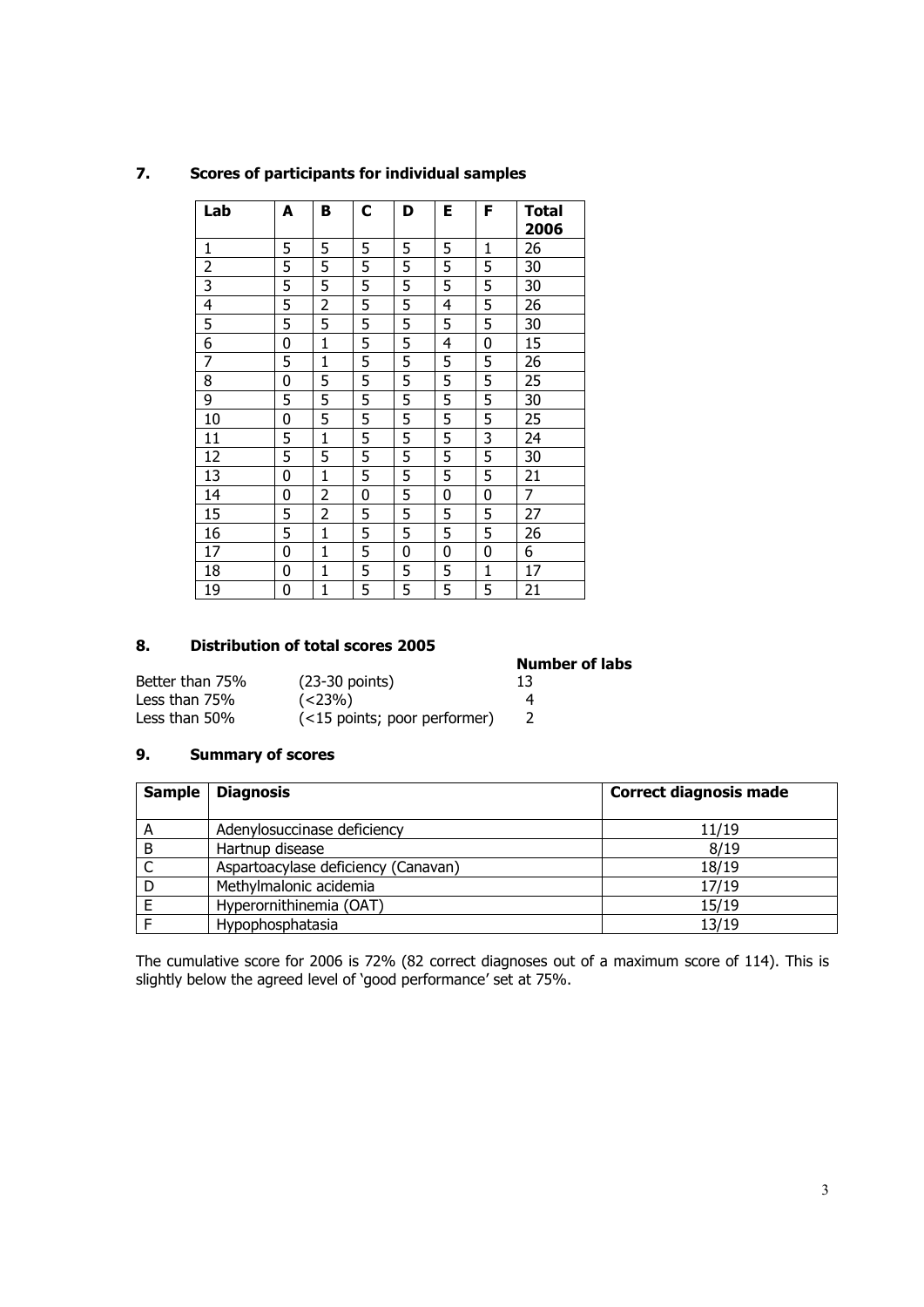## **10. Minutes of the meeting for participants of the Diagnostic Proficiency Test (DPT) Centre of Metabolic Diseases for Central Europe held during the SSIEM Symposium in Prague, October 5, 2006**

**Present:** 17 participants: Amsterdam: Abeling, Duran (chairman) (AMC), Struijs, Wamelink (VUMC). Bruxelles: Gerlo. Groningen: Reijngoud. Leiden: Onkenhout. Liege: Boemer. Maastricht: Bierau, Spaapen. Nijmegen: Kluijtmans, Ruitenbeek (secretary). Rotterdam: van Diggelen, Ruijter. Tilburg: Jakobs. Utrecht: Dorland, de Sain.

## **Welcome**

The chairman welcomes the participants. The secretary of this DPT-scheme Sjoukje Holtrop has taken another job and will not longer attend the DPT meetings. A proposal is made to ask participants in turn to prepare minutes, which are important for future improvements.

## **Minutes of the meeting in Paris, September 6, 2005**

Duran will check with Willems if the correction, mentioned under sample 2005.1 U, has been performed.

The minutes were accepted, with thanks to the secretary Nico Abeling.

## **Information from Executive Board, Trust Board, and Scientific Advisory Board**

- a) A fifth DPT centre has been established: Basel. Some participants had to be re-allocated.
- b) There is a continuous need for new samples, suitable for the DPT analyses. 250 ml of urine is needed for one centre, 1000 ml for all 5 centres together.
- c) The MPS centre in Manchester will stop its activities. Participants do not feel the need for another MPS scheme.
- d) The advisory board will develop a website for the DPT and other proficiency test schemes. Viktor Kozich and Cas Weykamp are involved in the website development. The possibility of having a look into other DPT schemes (results, remarks etc.) will be discussed in the Advisory Board.
- e) Participating laboratories will have 4 weeks for analysing and result reporting **starting from the moment that the above mentioned website is in the air.**
- f) Several dates of report receipt are included in the recent summarizing reports of the SKML; some of them can not be correct.
- g) The concentrations of the added compounds in the quantitative ERNDIM schemes must be either in the physiological or in the pathological ranges.
- h) A certification form including the scoring results will be sent to every participating lab. The distribution of the scoring list of 2005 was very late.
- i) A warning letter will be sent to laboratories with less than 50 % score in 2006.

## **Results of the 2006 survey**

2006.1: samples A, B, C 2006.2: samples D, E, F.

## **Sample 2006.1-A**: Adenylosuccinase Deficiency

High pH may point to bad conservation (Nijmegen will mention such findings to SKML). The use of valproic acid and vigabatrin has not been mentioned in the clinical history. The peak in the AAA in the area of OH-lysine has not been recognized by all labs as a vigabatrin peak. Six labs did not perform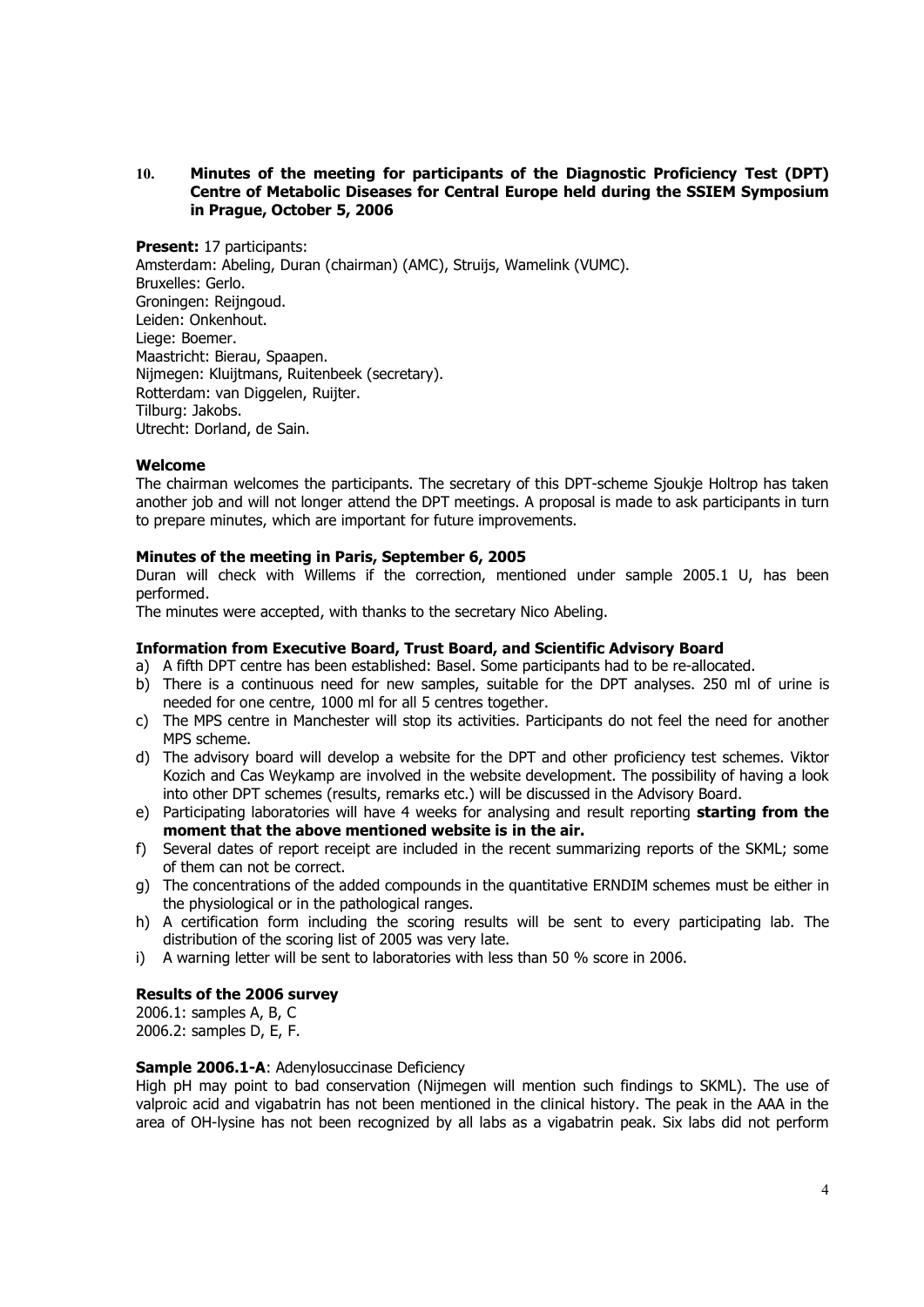analysis of purines/pyrimidines, five of them missed the diagnosis. Valproate induces increase of HIVA. Up to now SAICAR cannot be assayed Tandem MS. It was not clear whether a reliable enzyme assay is available, on the other hand, mutation screening is feasible. 11 of 19 labs found adenylosuccinase deficiency.

## **Sample 2006.1-B**: Hartnup disease

The amino acid pattern looks at first sight that of generalized aminoaciduria, but in Hartnup proline excretion is normal and glycine excretion is relatively low. Indolacetic acid is produced in the gut from tryptophan, which is not resorbed. Oxo-proline (or pyroglutamic acid) is related to glutamine (degradation product).

**Defective enzyme** Aminoaciduria pyroglutamate GSH  $\gamma$ -glucys synthase  $+$  -  $-$  -  $\gamma$  Low GSH synthase  $\vert - \vert$   $\vert$  +  $\vert$  Low oxoprolinase  $\vert$  -  $\vert$  +  $\vert$  Normal γ-GT - - + (urine)

Differentiation of γ-glutamyl cycle defects:

Is analysis of amino acids in blood worthwhile in Hartnup disease? Probably not. 8 of 19 labs reported Hartnup as diagnosis.

**Sample 2006.1-C:** Canavan disease; accumulation of N-acetylaspartic acid.

- DD of nystagmus, a symptom in this patient:
	- 4-OH-butyric aciduria
	- serine biosynthesis defects
	- 3-Me-crotonylglycinuria
	- 3-Me-glutaconic aciduria
	- Caravan disease
	- Cobalamin E, G, C
	- MLD
	- Salla disease
	- Acrodermatitis enteropathica

No enzyme assay available as this gives quite variable results (communication by dr. O. van Diggelen). 18 of 19 labs found the correct diagnosis.

**Sample 2006.2-D**: Dialysis fluid of MMA patient.

High lactate concentration in dialysate is likely caused by the high lactate content in dialysis fluid. The composition of the dialysate has to be compared with blood rather than urine because no tubular reabsorption occurs during the dialysis process.

17 of 19 labs reported the diagnosis MMA.

**Sample 2006.2-E:** hyperornithinemia due to OAT deficiency (gyrate atrophy).

Remarkably small variation in ornithine concentration has been found. 3-amino-piperidone is often present in OAT deficient patients. Its location likely depends on equipment and method (at 3-Mehistidine location?; after arginine?); not mentioned by most labs. Guanidinoacetate should be decreased in these patients.

15 of 19 labs reported the correct diagnosis.

**Sample 2006.2-E**: hypophosphatasia (plenary discussion; common sample for all 5 centres). Premature shedding of primary teeth is on important clue. Large variation in clinical spectrum and phosphoethanolamine excretion. See: Herasse et al (2004) J Med Genet 49, 605-609.